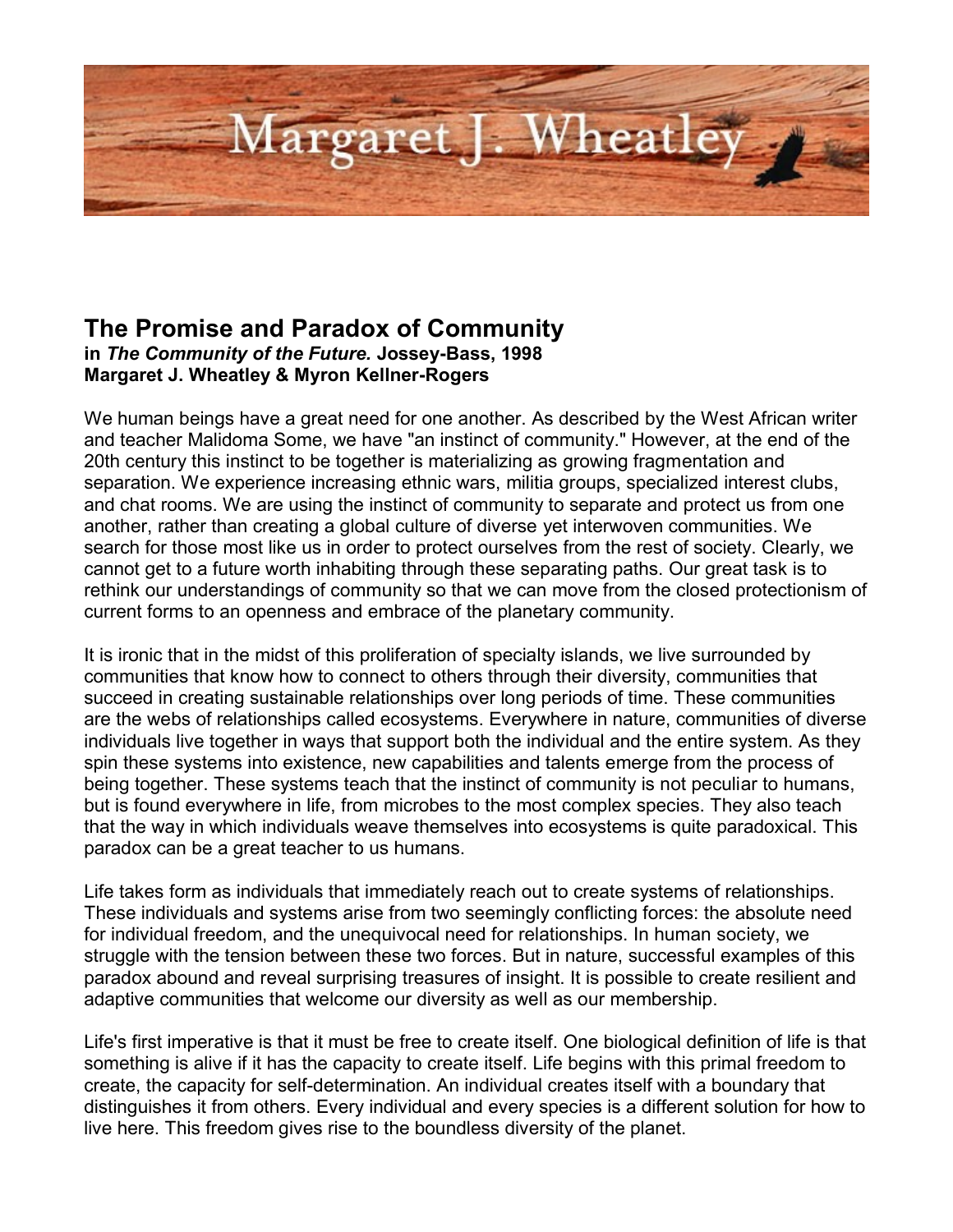As an individual makes its way in the world, it exercises its freedom continuously. It is free to decide what to notice, what to invest with meaning. It is free to decide what its reaction will be, whether it will change or not. This freedom is so much a part of life that two Chilean biologists, Humberto Maturana and Francisco Varela advise that we can never direct a living system, we can only hope to get its attention. Life accepts only partners, not bosses, because selfdetermination is its very root of being.

Life's second great imperative propels individuals out from themselves to search for community. Life is systems-seeking; there is the need to be in relationship, to be connected to others. Biologist Lynn Margulis notes that *independence* is not a concept that explains the living world. It is only a political concept we've invented. Individuals cannot survive alone. They move out continuously to discover what relationships they require, what relationships are possible.

Evolution progresses from these new relationships, not from the harsh and lonely dynamics of survival of the fittest. Species that decide to ignore relationships, that act in greedy and rapacious ways, simply die off. If we look at the evolutionary record, it is cooperation that increases over time. This cooperation is spawned from a fundamental recognition that one cannot exist without the other, that it is only in relationship that one can be fully one's self. The instinct of community is everywhere in life.

As systems form, the paradox of individualism and connectedness becomes clearer. Individuals are figuring out how to be together in ways that support themselves. Yet these individuals remain astutely aware of their neighbors and local environmental conditions. They do not act from a blinding instinct for self-preservation. Nor do they act as passive recipients of someone else's demands. They are never forced to change by others or the environment. But as they choose to change, the "other" is a major influence on their individual decisions. The community is held in the awareness of the individual as that individual exercises its freedom to respond.

When an individual changes, its neighbors take notice and decide how they will respond. Over time, individuals become so intermeshed in this process of co-evolving that it becomes impossible to distinguish the boundary between self and other, or self and environment. There is a continual exchange of information and energy between all neighbors, and a continuous process of change and adaptation everywhere in the system. And another paradox, it is these individual changes that contribute to the overall health and stability of the entire system.

As a system forms from such co-evolutionary processes, the new system provides a level of stability and protection that was not available when individuals were isolated. And new capacities emerge in individuals and the system overall. Members develop new talents and new abilities as they work out relationships with others. Both individuals and systems grow in skill and complexity. Communities increase the capacity and complexity of life over time.

These complex networks of relationships offer very different possibilities for thinking about self and other. The very idea of boundaries changes profoundly. Rather than being a selfprotective wall, boundaries become the place of meeting and exchange. We usually think of these edges as the means to define separateness, defining what's inside and what's outside. But in living systems, boundaries are something quite different. They are the place where new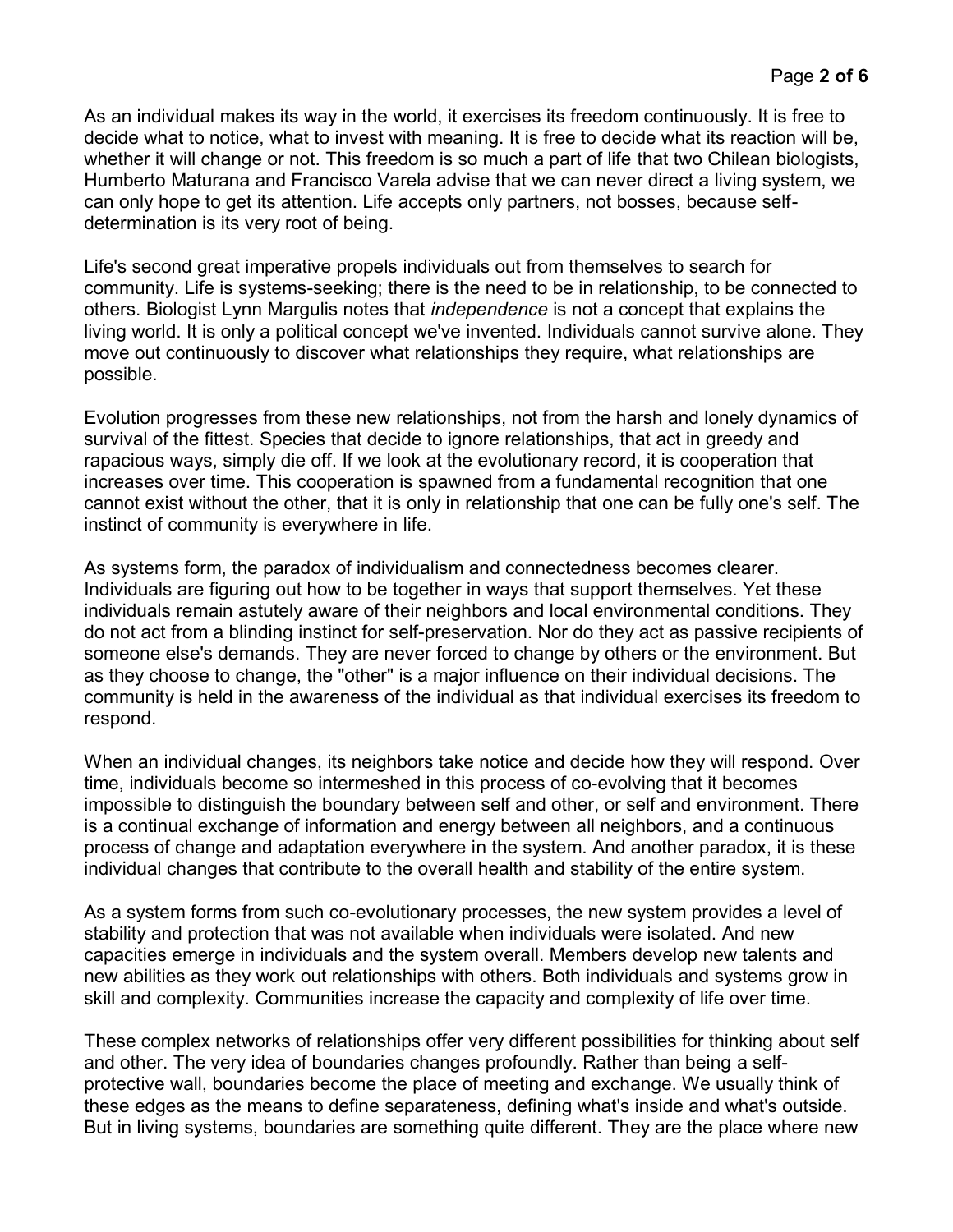relationships take form, an important place of exchange and growth as an individual chooses to respond to another. As connections proliferate and the system weaves itself into existence, it becomes difficult to interpret boundaries as defenses, or even as markers of where one individual ends.

Human communities are no different from the rest of life. We form our communities from these same two needsÑthe need for self-determination and the need for one another. But in modern society, we have difficulty embracing the inherent paradox of these needs. We reach to satisfy one at the expense of the other. Very often the price of belonging to a community is to forfeit one's individual autonomy. Communities form around specific standards, doctrines, traditions. Instead of honoring, as is common among indigenous peoples, the individual as a unique contributor to the capability of the community, instead of recognizing the community's need for diverse gifts, individuals are required to conform, to obey, to serve "the greater good" of the community. Inclusion exacts a high price, that of our individual self-expression. With the loss of personal autonomy, diversity not only disappears, it also becomes a major management problem. The community spends more and more energy on new ways to exert control over individuals through endlessly proliferating policies, standards, and doctrines.

The price that communities pay for this conformity is exhausting and, for its members, it is literally deadly. Life requires the honoring of its two great needs, not one. In seeking to be a community member, we cannot truly abandon our need for self-expression. In the most restrictive communities, our need for freedom creeps in around the edges, or moves us out of the community altogether. We modify our look and clothing, we create cliques that support our particular manner of being, we form splinter groups, we leave the physical community, we disagree over doctrine and create warring schisms. These behaviors demonstrate the unstoppable need for self-creation, even while we crave the support of others.

Particularly in the West, and in response to this too-demanding price of belonging, we move toward isolationism in order to defend our individual freedom. We choose a life lived alone in order for it to be *our* life. We give up the meaningful life that can only be discovered in relationship with others for a meaningless life that at least we think is ours. An African proverb says "Alone, I have seen many marvelous things, none of which are true." What we can see from our pursuit of loneliness is the terrible price exacted for such independence. We end up in deep, vacant places, overwhelmed by loneliness and the emptiness of life.

It seems that whenever we bargain with life and seek to satisfy only one of its two great needs, the result is a quality of true lifelessness. We must live within the paradox; life does not allow us to choose sides. Our communities must support our individual freedom as a means to community health and resiliency. And individuals must acknowledge their neighbors and make choices based on the desire to be in relationship with them as a means to their own health and resiliency.

At first glance, the World Wide Web seems to be a source of new communities. But these groups do not embrace the paradox of community. The great potential of a world connected electronically is being used to create stronger boundaries that keep us isolated from one another. Through the Web, we can seek relationships with others who are exactly like us. We are responding to our instinct of community, but we form highly specialized groups in the image of ourselves, groups that reinforce our separateness from the rest of society. We are not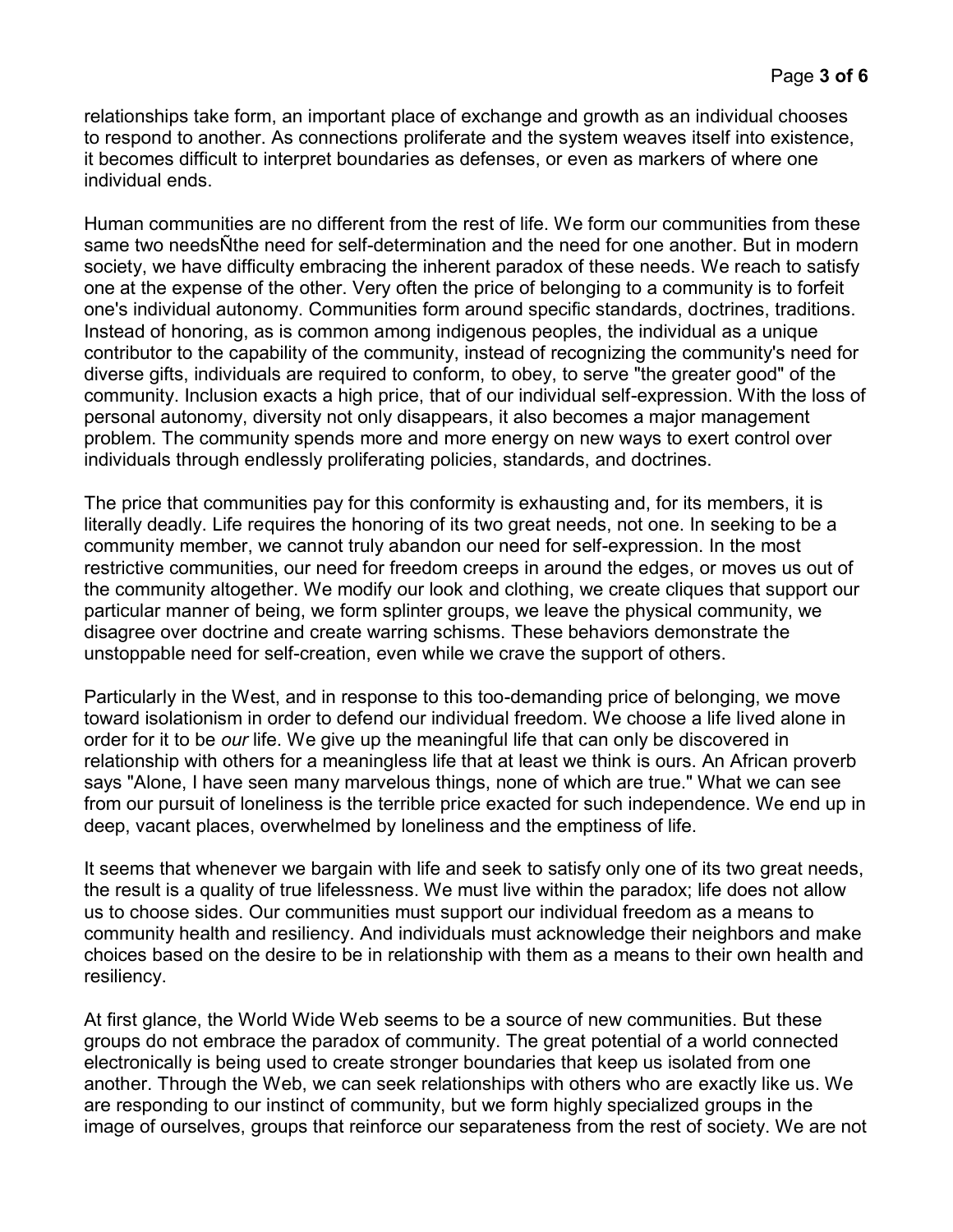asked to contribute our uniqueness, only our sameness. We are not asked to encounter, much less celebrate the fact that we need one another's gifts. We can turn-off our computers the moment we're confronted with the discomfort of diversity. Such specialized, self-reflecting networks lead to as much destructiveness of the individual as any dictatorial, doctrine-based organization. In neither type of group are we asked to explore our individualism while being in relationship with others who remain different. In neither type of group are we honoring the paradox of freedom and community.

In human communities, the conditions of freedom and connectedness are kept vibrant by focusing on what's going on in the heart of the community rather than in being fixated on the forms and structures of the community. What called us together? What did we believe was possible together that was not possible alone? What did we hope to bring forth by linking with others? These questions invite in both our individuality and our desire for relationships. If we stay with these questions and don't try to structure relationships through policies and doctrines, we can create communities that thrive in the paradox.

In our observation, clarity at the core of the community about its purpose changes the entire nature of relationships within that community. These communities do not ask people to forfeit their freedom as a condition of belonging. They avoid the magnetic pull of proscribing behaviors and beliefs, they avoid becoming doctrinaire and dictatorial, they stay focused on what they're trying to create together, and diversity flourishes within them. Belonging together is defined by a shared sense of purpose, not by shared beliefs about specific behaviors. The call of that purpose attracts individuals, but does not require them to shed their uniqueness. Staying centered on what the work is together, rather than on single identities, transforms the tension of belonging and individuality into energetic and resilient communities.

In our own work, we have seen these communities in schools, towns, and organizations. They create themselves around a shared intent and some basic principles about how to be together. They do not get into a prescriptive role with one another. They do not found their community on directives, but on desire. They know why they are together, and they have agreed on the conditions of how to be together. And, very importantly, these conditions are kept to a minimum of specificity. One of the most heartening examples we've encountered is a junior high school that operates as a robust community of students, faculty and staff by agreeing that all behaviors and decisions are based on three rules, and just three rules. These are: "Take care of yourself. Take care of each other. Take care of this place." These rules are sufficient to keep them connected and focused, and open enough to allow for diverse and individual responses to any situation. (The fact that this worked so well in a junior high environment should make us all sit up and take notice!) The principal reported that after the building had to be evacuated during a rain storm, he returned last into the building, and was greeted by eight hundred pairs of shoes in the lobby. The children had decided, in that particular circumstance, how to "take care of this place."

We have also seen businesses and large cities rally themselves around a renewed and clear sense of collective purpose. A chemical plant becomes clear that it wants to contribute to the safety of the globe by its safe manufacturing processes; a city determines that it wants to be a place where children can thrive. These are clarifying messages to hold at the core of the community. This clarity helps every individual to exercise his/her freedom to decide how best to contribute to this deeply shared purpose. Diversity and unique gifts become a contribution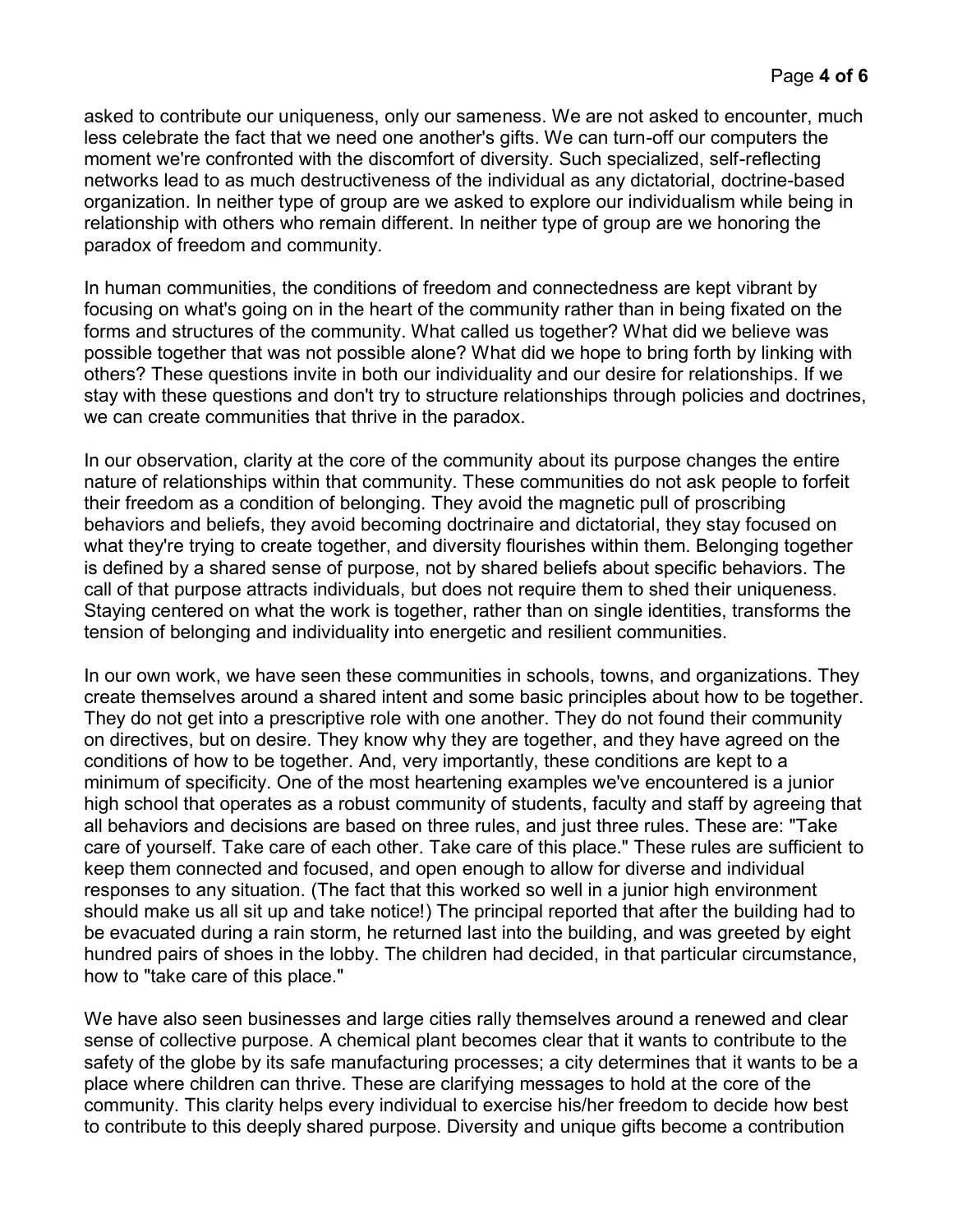rather than an issue of compliance or deviance. Problems of diversity disappear as we focus on contribution to a shared purpose rather than the legislation of correct behavior.

Other problematic behaviors also disappear when a community knows its heart, its purpose for being together. Boundaries between self and other, who's outside and who's inside, get weaker and weaker. The deep interior clarity we share frees us to look for partners who can help us achieve our purpose. We reach out farther and welcome in more diverse voices because we learn that they are helpful contributors to what we are trying to birth. The manager of the chemical plant mentioned above said that he no longer knew where his plant boundaries were, and that it was unimportant to try and define them. Instead, the plant was in more and more relationships with people in the community, the government, suppliers, foreign competitors, churches, and school childrenÑall of whom contributed to the workers' desire to become one of the safest and highest quality plants in the world, a desire which they achieved.

Today, so many of our communities and the institutions that serve them are lost because they lack clarity about why they are together. Few schools know what the community wants of them; the same is true for healthcare, government, the military. We no longer agree on what we want these institutions to provide, because we no longer are members of communities that know why they are together. Most of us don't feel like we are members of a community, we just live or work next to each other. The great missing conversation is about why and how we might be together.

But as lost as we are, there is great hope. Even in our fractured communities, people all the time are in conversations about "Who are we?" and "What matters?" The problem is that these are private conversations occurring around kitchen tables, water coolers, and in restaurants. Seldom do these critical, community-forming questions move into our institutions or the broader community. Yet these *are* the essential questions from which all our communities give birth to the institutions that are meant to serve themÑschools, agencies, churches, governments.

When we don't answer these questions as a community, when we have no agreements about why we belong together, the institutions we create to serve us become battle grounds that serve no one. All energy goes into warring agendas, new regulations, stronger protective measures against those we dislike and fear. We look for ourselves in these institutions and can't find anyone we recognize. We grow more demanding and less satisfied. Our institutions dissipate into incoherence and impotence. They do serve us, but only as mirrors that reflect back to us the lack of cohering agreements at the heart of our community. Without these agreements about why we belong together, we can never develop institutions that make any sense at all. In the absence of these agreements, our instinct of community leads us to a community of "me" not a community of "we."

Most public meetings, although originating from a democratic ideal, serve only to increase our separation from one another. Agendas and processes try to honor our differences but end up increasing our distance. They are "public hearings" where nobody is listening and everyone is demanding air time. Communities aren't created from such processesÑthey are destroyed by the increasing fear and separation that these processes engender. Such public processes also generate the destructive power dynamics that emerge when people feel isolated and unheard.